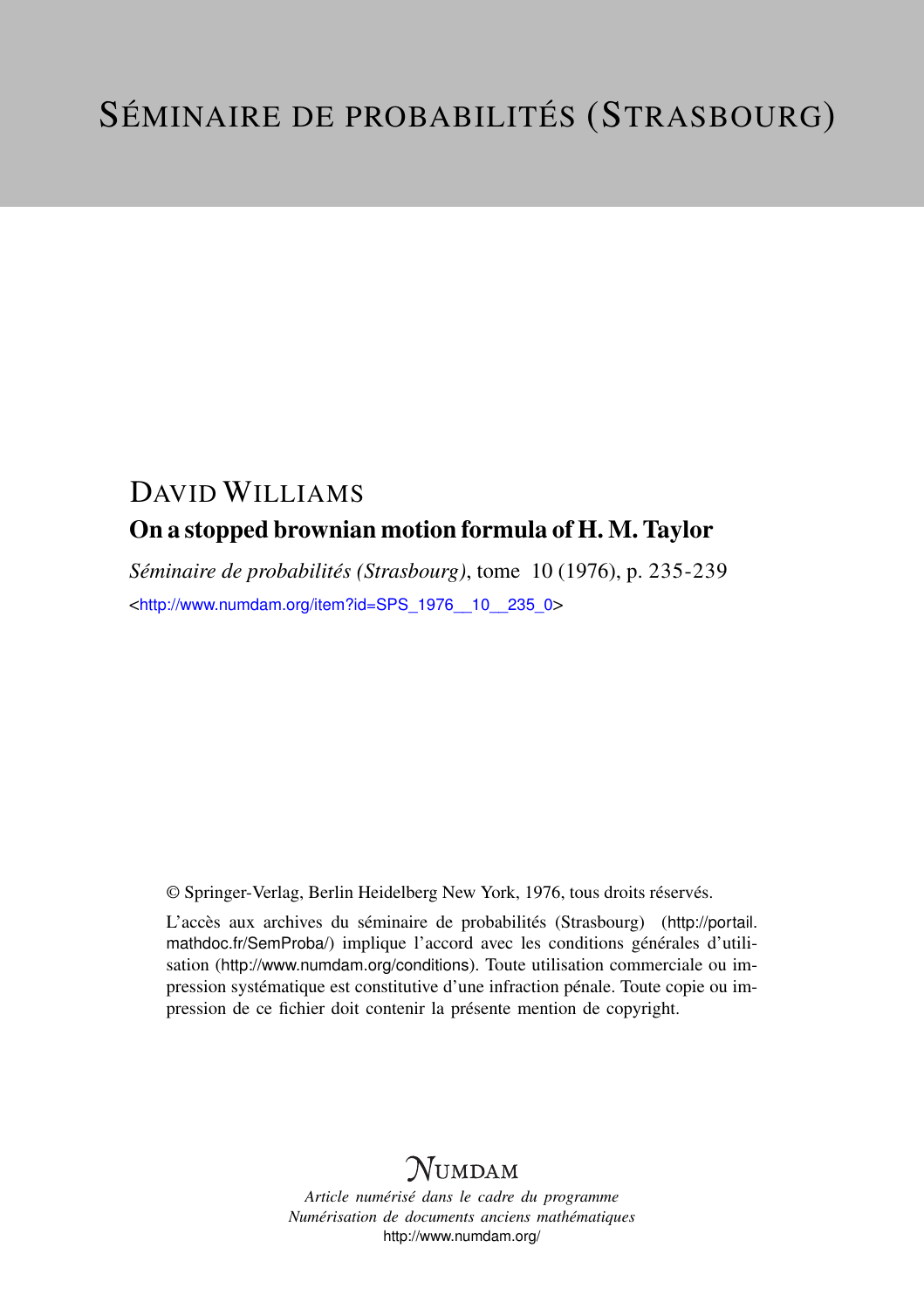## by DAVID WILLIAMS

### University College, Swansea

1. This note illustrates the usefulness of local time theory and the Cameron-Martin formula by giving two very short proofs of a stopped Brownian motion formula obtained in H.M. Taylor's paper  $[8]$  and applied there to problems in process control and in playing the stock market. The reader will easily find in the literature other applied problems for which local time theory may be effectively employed.

Let  $\Omega$  be the space of continuous functions  $\omega : [0,\infty) \rightarrow R$ . For  $t \ge 0$ , let  $X_t$  be the t-th coordinate function so that  $X_t(\omega) = \omega(t)$ . Let  $7^0 = \sigma\{x_t : t \ge 0\}$  be the smallest  $\sigma$ -algebra on  $\Omega$  which 'measures' each  $x_t$ . Define

$$
M_t = \max_{0 \le s \le t} X_s.
$$

(As usual, we suppress the  $\omega$ 's.) Fix a > 0 and define

$$
T = \inf \{t : M_{+} - X_{+} = a\},
$$

so that T is the first time that the process X drops a units below its maximum-to-date. We make the usual convention that inf  ${Q}^{\prime}$  =  $\infty$ . Note that  $X_{\tau} = M_{\tau}$  - a on the set  $\{T < \infty\}$ .

On  $(\Omega, \mathcal{J}^0)$  introduce the measures:

W: Wiener measure, the law of standard Brownian motion starting at 0;  $D_{\text{max}}$ : the law of a Brownian motion starting at 0 with drift constant  $\mu$  and variance coefficient 1, so that  $D_{\Omega} = \mathbf{W}$  and

$$
\{x_t: t \geq 0: \underline{p}_\mu\} \sim \{x_t + \mu t: t \geq 0, \underline{w}\},
$$

 $"\sim"$  denoting "is identical in law to".

If P denotes any probability measure on  $(\Omega, \mathcal{J}^0)$  and  $\xi$  is (say) a positive random variable on  $(\Omega, \mathcal{F}^0)$ , we write

$$
\mathbf{P}\{\xi\} = \int \xi \, d\mathbf{P} = \int \xi(\omega) \mathbf{P}(\mathbf{d}\omega)
$$

for the P-expectation of  $\xi$ . We use  $g$  for expection when the appropriate "P" is obvious.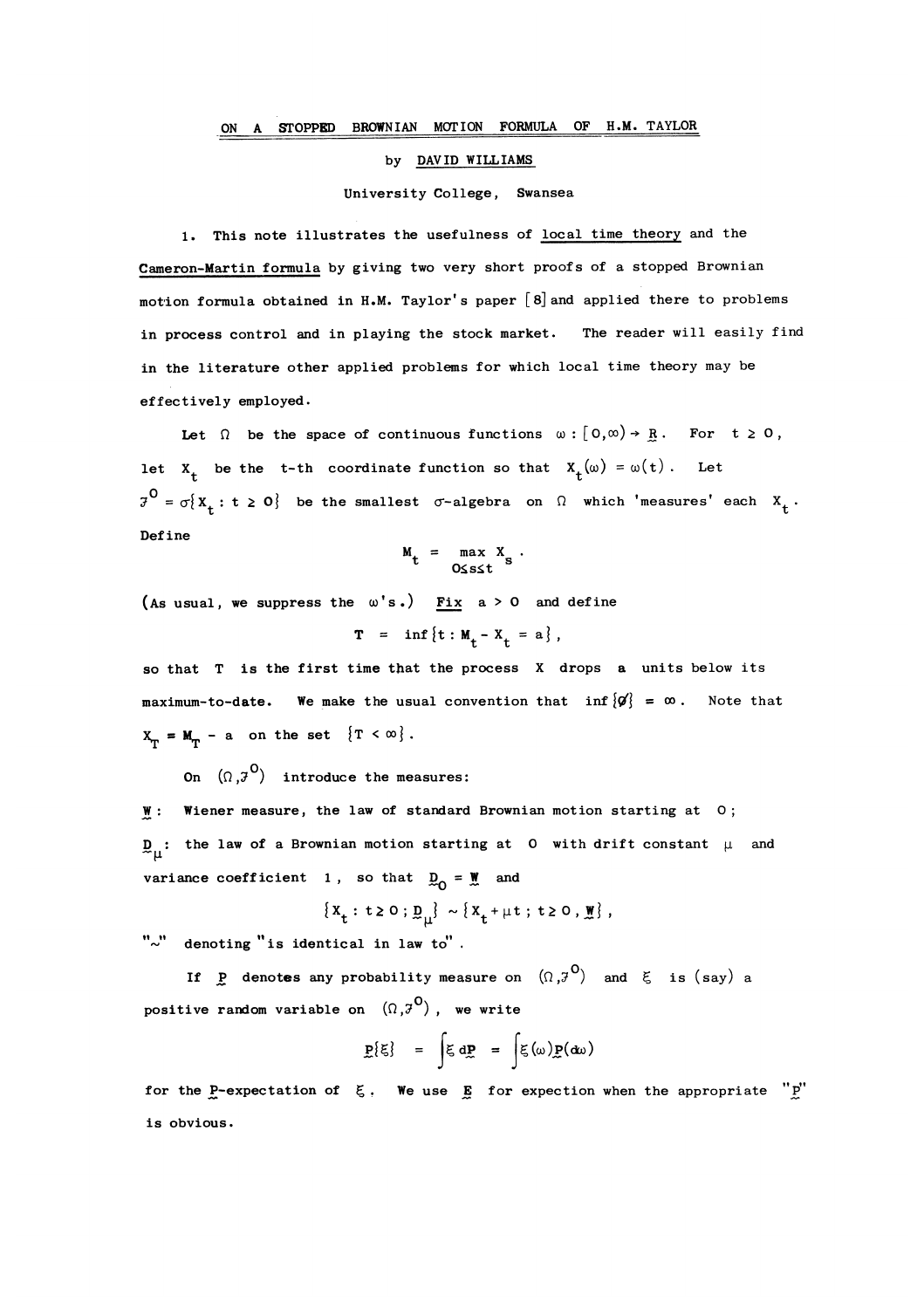Taylor's formula characterises the joint  $D_{11}$ -distribution of  $X_{T}$  and T as follows:

$$
(1.11) \t D\mu{exp(\alpha XT - \beta T)} = \frac{\delta exp[-(\alpha + \mu)a]}{\delta cosh(\delta a) - (\alpha + \mu)sinh(\delta a)}
$$

which holds for  $\alpha > 0$  and  $\beta < \theta$ , where

$$
(1.111) \qquad \delta = \left[\mu^2 + 2\beta\right]^{\frac{1}{2}}, \quad \theta = \delta \coth(\delta a) - \mu > 0.
$$

(Note. The discussion in Section 3 of Taylor's paper misses the fact that  $M_T = X_T + a$  is exactly exponentially distributed. This follows either by an obvious "lack of memory" argument or directly from  $1.1(i)$ .)

Notice that bec ause of the Cameron-Martin formula:

$$
(1.2) \qquad \qquad \underline{D}_{\mu} \{ \exp(\alpha x_{T} - \beta T) \} = \underline{W} [\exp(\alpha x_{T} - \beta T) \exp(\mu x_{T} - \frac{1}{2} \mu^{2} T)]
$$

(see §3.7 of McKean [5]), it is enough to establish the " $\mu = 0$ " case of (1.1) in the form:

(l.3i) 03B4[03B4 cosh (8a) - a sinh (03B4a)]-1

for  $\beta > 0$  and  $\alpha < \theta$ , where, from now on,

(1.3i) 
$$
\delta = (2\beta)^{\frac{1}{2}}, \theta = \delta \coth (\delta a).
$$

For rigorous justification of  $(1.2)$ , it is necessary to check that

(1.4)  $\mathbf{M} \{ T < \infty \} = D_{11} \{ T < \infty \} = 1.$ 

The validity of  $(1.4)$  will become clear in a moment.

Levy tells us that under  $\mathbf{W}$ , the process Y = M - X is standard reflecting Brownian motion starting at 0 and M is the local time  $L(\cdot, 0)$  at 0 for Y:

$$
M_t = L(t,0).
$$

Recall that local time  $L(t,y)$  at y before t for Y may be defined as follows:

$$
L(t,y) = \lim_{\varepsilon \downarrow 0} (2\varepsilon)^{-1} \text{meas}\{s \leq t : Y_{s} \in [y,y+\varepsilon)\}.
$$

(We are not bothering about "almost surely", etc..) See McKean [6] for a recent expository article on Brownian local time which contains all of the results which we shall need.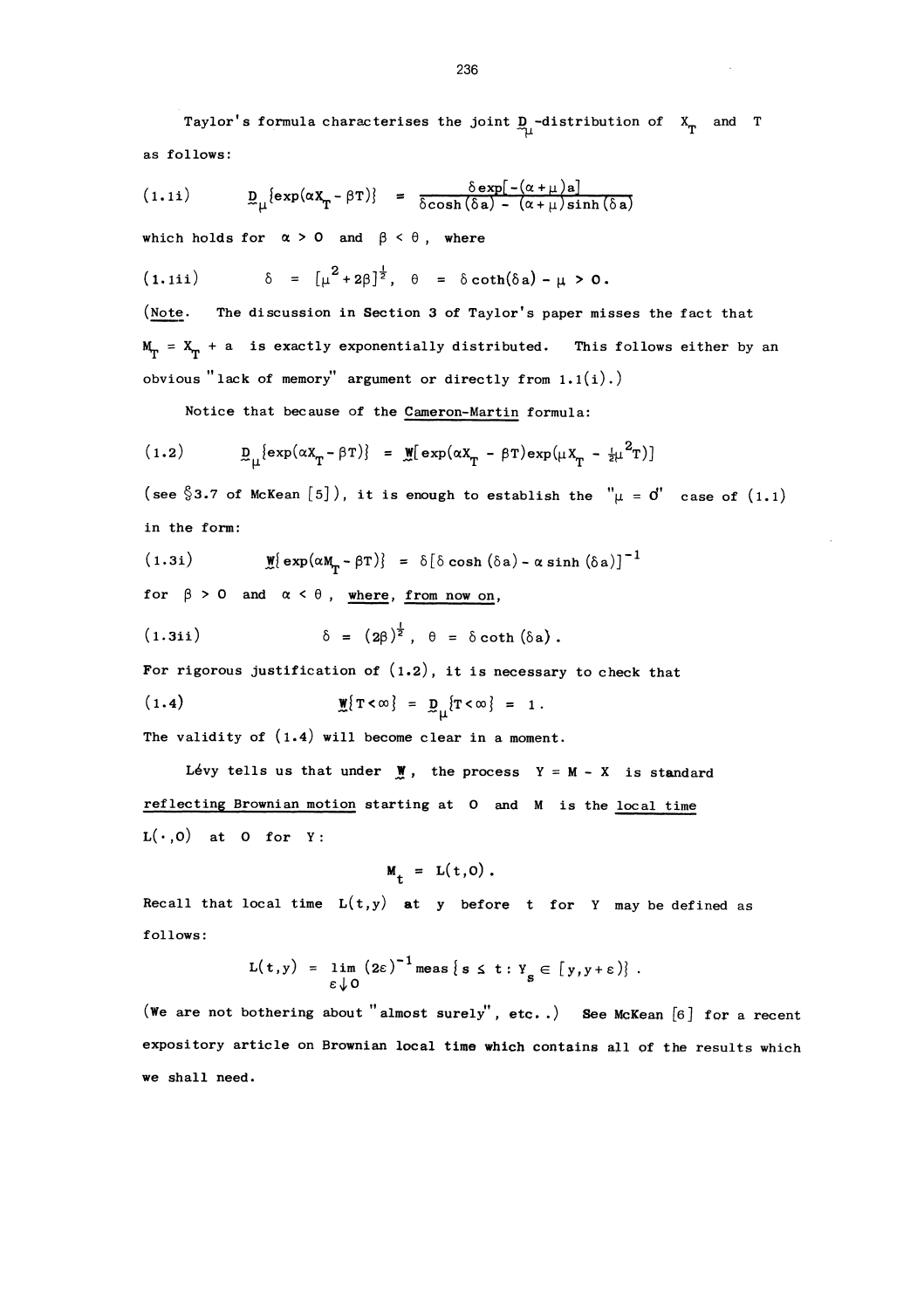Since  $M_{\text{m}} = L(T, 0)$ , we need only prove  $(1.5)$   $W\{exp[\alpha L(T, 0) - \beta T]\} = \delta[\delta \cosh(\delta a) - \alpha \sinh(\delta a)]^{-1}$ 

(1.5) 
$$
\mathbf{M} \{ \exp[\alpha L(T, U) - pT] \} = 0 [0 \cosh(0a) - \alpha s]
$$

for  $\beta > 0$  and  $\alpha < \theta$ .

Note. Of course, under  $D_{11}$ , M - X is a reflecting Brownian motion with drift constant  $(-\mu)$  and M is again local time at 0. Result  $(1.4)$  is absolutely obvious if  $\mu < 0$  while for  $\mu \ge 0$  it is obvious on the grounds that "what can happen eventually will happen" (after an exponentially distributed local time  $M_{\textrm{m}}$ ). But now to return to the case when  $\mu = 0, ...$ 

2. First proof of  $(1.5)$ . Let Y be a standard reflecting Brownian motion. In the case which concerns us, Y starts at 0 but we are entitled to consider other starting points. Suppose that  $\alpha < 0$ . Consider the function h on [O,a] where

$$
h(y) = \mathbf{g}\left\{ \exp[\alpha L(T,0) - \beta T] \mid Y_0 = y \right\} \qquad (0 \le y \le a)
$$

where T is still defined by  $T = \inf \{t : Y_t = a\}$ . Then, according to the theory of elastic Brownian motion (sketched below - see  $\S$ 2.3 of Itô-McKean [2] for more information) ,

(2.1i)  $h'' = \beta h$ , so  $h(y) = K_1 \cosh (\delta y) + K_2 \sinh (\delta y)$ ;  $(2.1i)$  h<sup>+</sup>(0) = -  $\alpha h(0)$ , so  $\delta K_2 = -\alpha K_1$  and  $K_1 = K\delta$ ,  $K_2 = -K\alpha$ ;  $(2.1iii)$  h(a) = 1, so  $K[\delta \cosh (\delta a) - \alpha \sinh (\delta a)] = 1$ . (We have written  $h^+(0)$  for the right-hand derivative of h at 0.) Hence

$$
\mathbf{M} \{\exp[\alpha \mathbf{L}(\mathbf{T}, \mathbf{O}) - \beta \mathbf{T}]\} = \mathbf{h}(\mathbf{O}) = \mathbf{K}_1 = \mathbf{K}\delta
$$

$$
= \delta[\delta \cosh(\delta \mathbf{a}) - \alpha \sinh(\delta \mathbf{a})]^{-1},
$$

as required. That the formula extends to the range  $\alpha < \theta$  is just (Abel-Dirichlet) analysis.

Sketched proof of  $(2.1)$ . The formula  $(2.1i)$  is well-known and depends on the fact that for  $0 \le y - \varepsilon \le y \le y + \varepsilon \le a$ ,

$$
h(y) = \frac{1}{2}[h(y) - \epsilon] + h(y + \epsilon)] \text{ sech}(\delta \epsilon),
$$

the term sech( $\delta \varepsilon$ ) arising because (see Problem 2.3.2(a) of McKean [5] for instantaneous proof)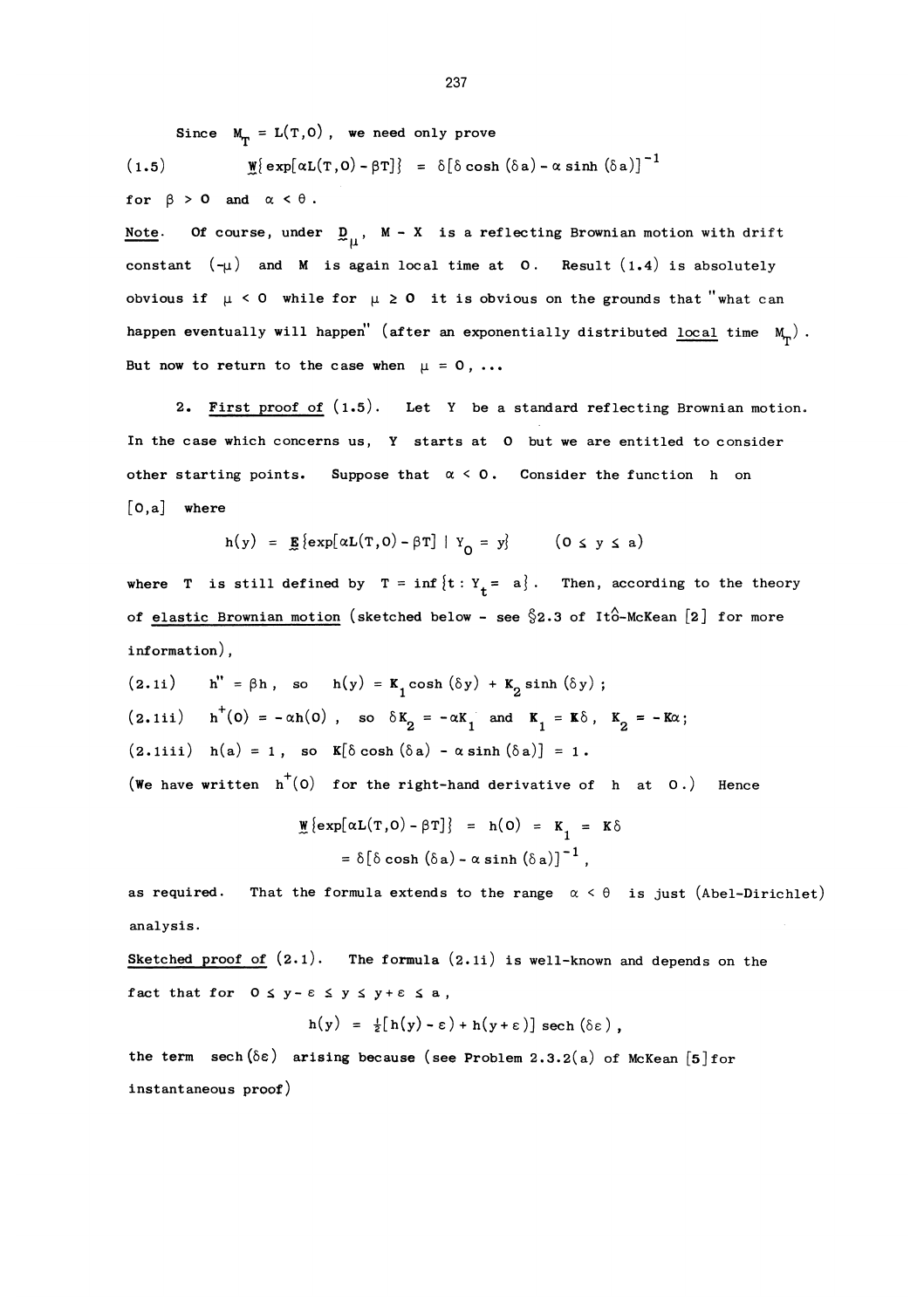$$
\text{sech}(\delta \varepsilon) = \mathbf{M} \{ \exp(-\beta \tau_{\varepsilon}) \}, \quad \tau_{\varepsilon} = \inf \{ t : |X_t| = \varepsilon \}.
$$

Formula (2.1iii) is obvious. Formula (2.1ii) is true because (for  $\varepsilon < -\alpha^{-1}$ ),

$$
h(0) = h(\varepsilon) \underline{w} \{ \exp[\alpha L(T_{\varepsilon}, 0) - \beta T_{\varepsilon}] \}
$$
  
\n
$$
= h(\varepsilon) \underline{w} \{ 1 + \alpha L(T_{\varepsilon}, 0) - \beta T_{\varepsilon} + ... \}
$$
  
\n
$$
= h(\varepsilon) \{ 1 + \alpha \varepsilon - \beta \varepsilon^2 + O(\varepsilon^2) \}
$$
  
\n
$$
= h(0) + \varepsilon [\alpha h(0) + h^+(0)] + O(\varepsilon^2)
$$

because  $\mathcal{M}\{\mathbf{L}(\mathbf{T}_{\rho},0)\} = \varepsilon$ . See Theorem 4.2 of Williams [11] for a simple proof that under  $\mathbf{W}$ ,  $\mathbf{L}(\mathbf{T}_c, \mathbf{0})$  is exponentially distributed with mean  $\epsilon$ . (In particular, under  $M_{\textrm{m}}$ ,  $M_{\textrm{m}}$  is exponentially distributed with mean a.)

3. Second proof of  $(1.5)$ . The most profound results on Brownian local time are the Markov properties discovered by Ray  $([7])$  and Knight  $([3])$ . The basic Markov property which they discovered is the following:

(3.1) 
$$
\{L(T, a - y) : 0 \le y \le a, \frac{w}{x}\} \sim \{\frac{1}{2}R_y^2 : 0 \le y \le a\},
$$

where  $R$  is a "2-dimensional" Bessel process starting at  $0$ . Thus  $R$  is a continuous process identical in law to the radial part of standard 2-dimensional Brownian motion starting at  $0$ . Williams ([9]) gave a simple proof of  $(3.1)$  and  $([10,11]~)$  showed that all the other Ray-Knight properties follow from  $(3.1)$  via time-reversal, time-substitution, etc.. See also McKean  $[6]$ .

We now calculate

$$
\mathbf{M} \{\exp[\alpha L(T,0) - \beta T]\} = \mathbf{M} \{\exp[\alpha L(T,0) - 2\beta \int_{0}^{a} L(T,a - y)dy]\}
$$
\n
$$
= \mathbf{R} \{\exp[\frac{1}{2} \alpha R_{a}^{2} - \beta \int_{0}^{a} R_{y}^{2} dy]\} \qquad (by (3.1))
$$
\n
$$
= \mathbf{M} \{\exp[\frac{1}{2} \alpha X_{a}^{2} - \beta \int_{0}^{a} X_{y}^{2} dy]\}^{2} \qquad (Pythagoras)
$$
\n
$$
= \mathbf{R} \{\exp[\frac{1}{2} (\alpha + \delta) U_{a}^{2} - \frac{1}{2} \delta]\}^{2} \qquad (Cameron-Martin)
$$

where U is an Ornstein-Uhlenbeck process with generator  $\frac{1}{2}D^2 - \delta xD$  (D = d/dx) and starting at 0. Now (see Chapter 16 of Breiman  $[1]$ ) U<sub>a</sub> is Gaussian with mean 0 and variance  $(2\delta)^{-1}[1-e^{-2\delta a}]$ . Let  $V_a$  be a variable independent of  $U_a$  and with the same distribution as  $U_a$ . Then